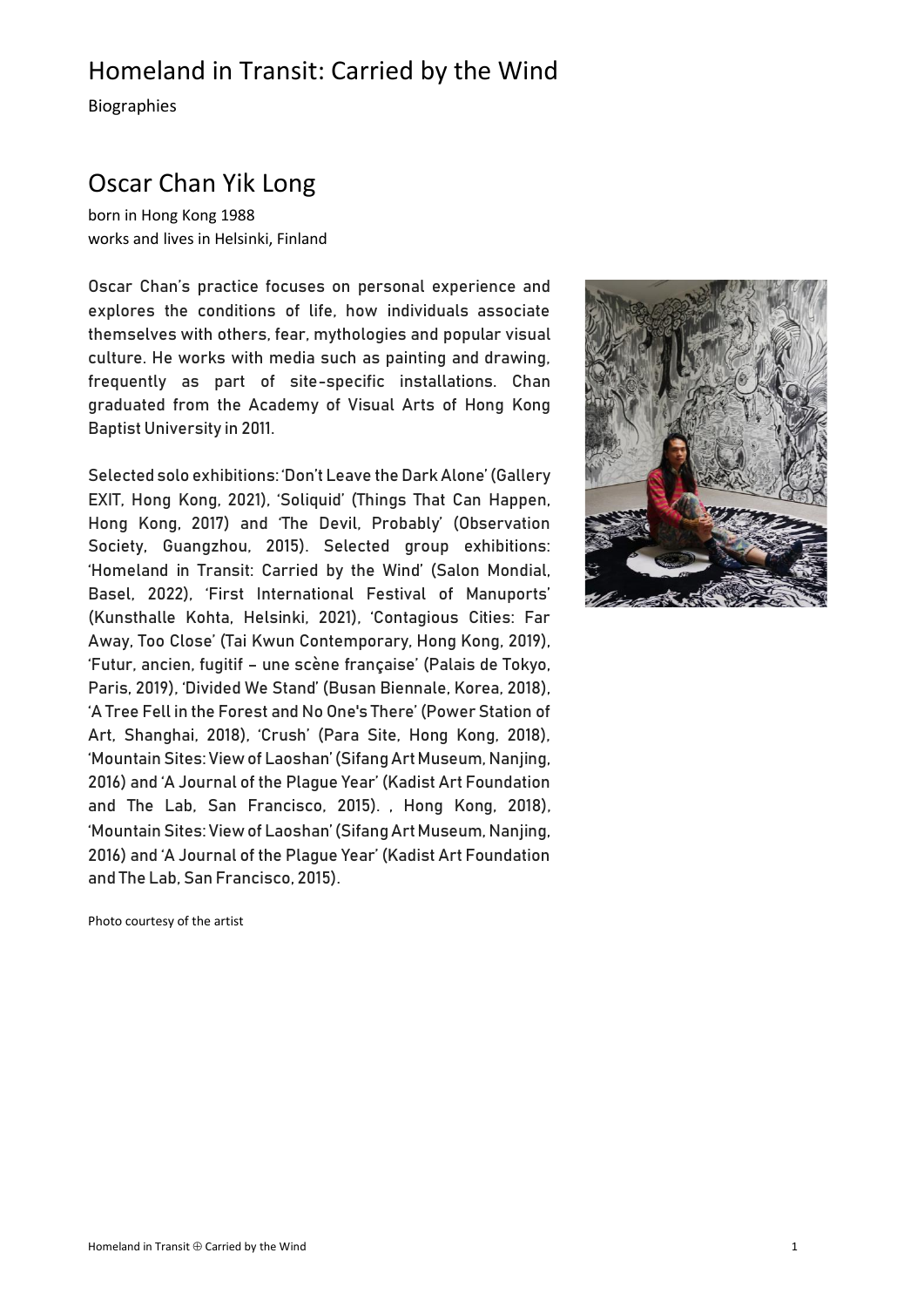Biographies

#### Isaac Chong Wai

born in Hong Kong 1990 lives and works in Berlin, Germany

Isaac Chong works across a range of media, comprising performance, sculpture, video, painting and photography. His practice unfolds the struggle of powerlessness, precariousness and structural violence in the social and political spheres and engages with transnational collective memory and woundedness. Influenced by personal and international phenomena, he deals with topics of collectivism and individualism, geopolitics, identity politics, LGBTQ, power relations and decentralization, social movements and commemoration in public space. He had solo exhibitions at Bilsart (2021); Blindspot Gallery, Hong Kong (2019); Zilberman, Berlin (2019); Kunstraum München, Munich (2018); Goethe Institut, Hong Kong (2018); Bauhaus Museum, Weimar (2016). His work has been shown at National Museum of Modern and Contemporary Art, Seoul, Innsbruck Biennial and IFFR, Rotterdam (2020); Museum of Contemporary Art in Taipei and Guangdong Times Museum in Guangzhou (2019); M+ Museum and Para Site in Hong Kong and Times Art Center Berlin (2018); Stiftung Brandenburger Tor and Haus der Kulturen der Welt in Berlin (2017); Deutsche Künstlerbund, Berlin and Gwangju Media Art Festival (2016); Kunstfest Weimar and Macura Museum, Serbia (2015); Moscow Biennale for Young Art in Museum of Moscow (2014). He graduated from Academy of Visual Arts at Hong Kong Baptist University with a BA in Visual Arts and Bauhaus-Universität in Weimar, Germany, with a MFA in Public Art and New Artistic Strategies.

Chong was awarded Fellowship at Kulturakademie Tarabya and Talent Award at Jutta Cuny-Franz Memorial Award, Kunstpalast Museum in 2020, and Warsteiner BlooomAward in 2019. He is one of the participating artists at Urban Heat, a fouryear project by the Festivals in Transition Network, supported by Creative Europe from 2015 to 2018. He was awarded Burger Collection "Artist Scholarship Program" in 2016, and Bauhaus Essentials Award in 2015 and 2014.



Photo courtesy of Mia Maria Knoll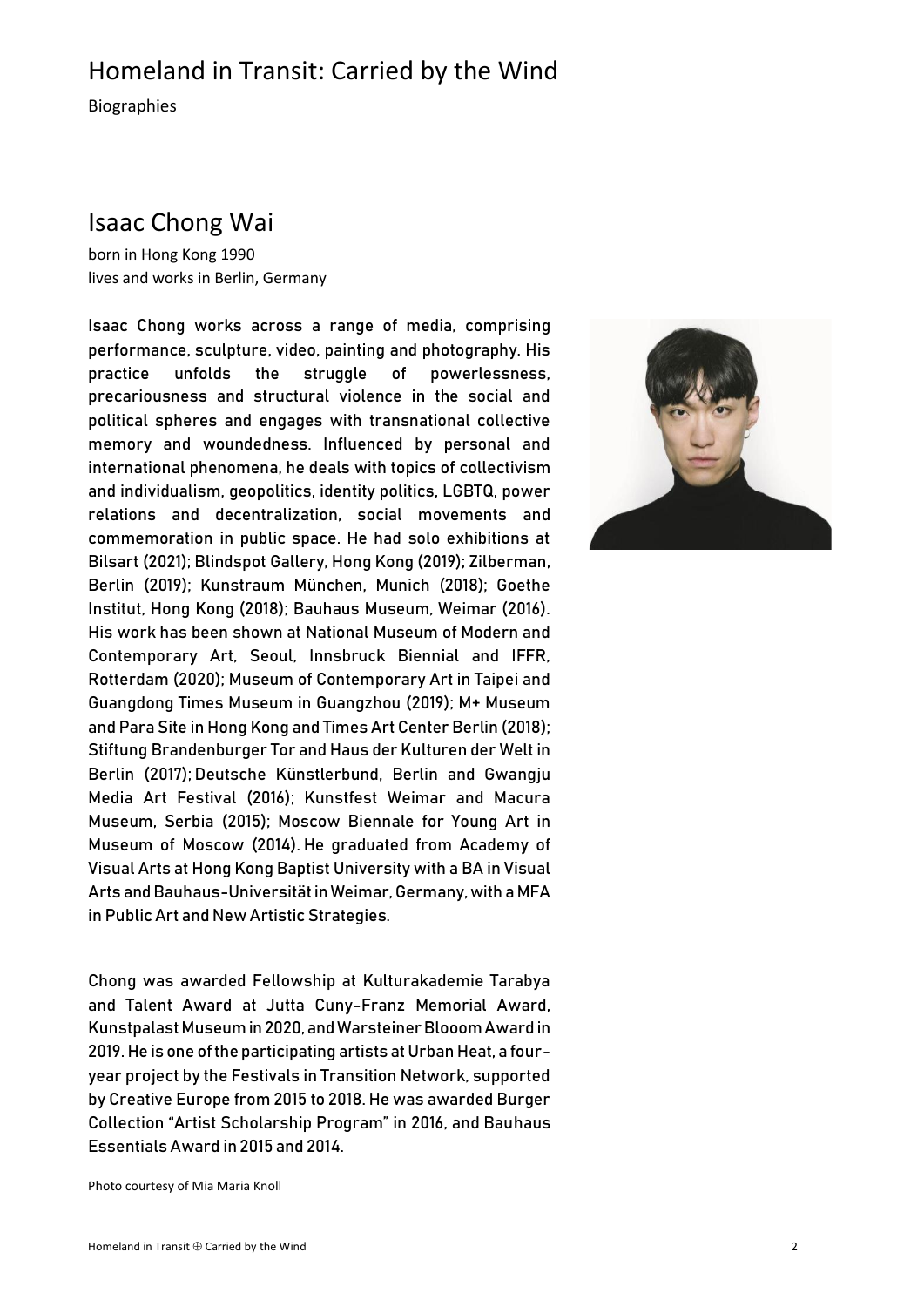Biographies

## Andreas Marti

born in Zürich, Switzerland 1967 lives and works in Zürich, Switzerland

Andreas Marti works with different mediums and is fascinated by the transformative process from the laws of physics into an artistic form, as well as the notion of 'serendipity' which takes the center stage of his interest and practice.

Marti graduated from Zürcher Hochschule der Künste ZHDK in Visual Art Studies in 2008 followed by residencies in Genova and London. He was recipient of Zurich Award Kanton in 2003 and 2015 and Kuratorium Award Aargauer in 2009 and 2003. Marti's recent solo exhibitions include 'What Comes Around Goes Around' (2018), Enia Gallery, Athens and Koraï Project Space, Cyrus; The Others Art Fair, Torino (2017), 'Towards Tomorrow' (2016), Trudelhaus Baden; and 'As Far as We Know' (2014), NAR Gallery, Biel. He founded artist-run space DIENSTGEBÄUDE in Zurich in 2008 and initiated the Art Space Guide Zurich in 2014.



Photo courtesy of the artist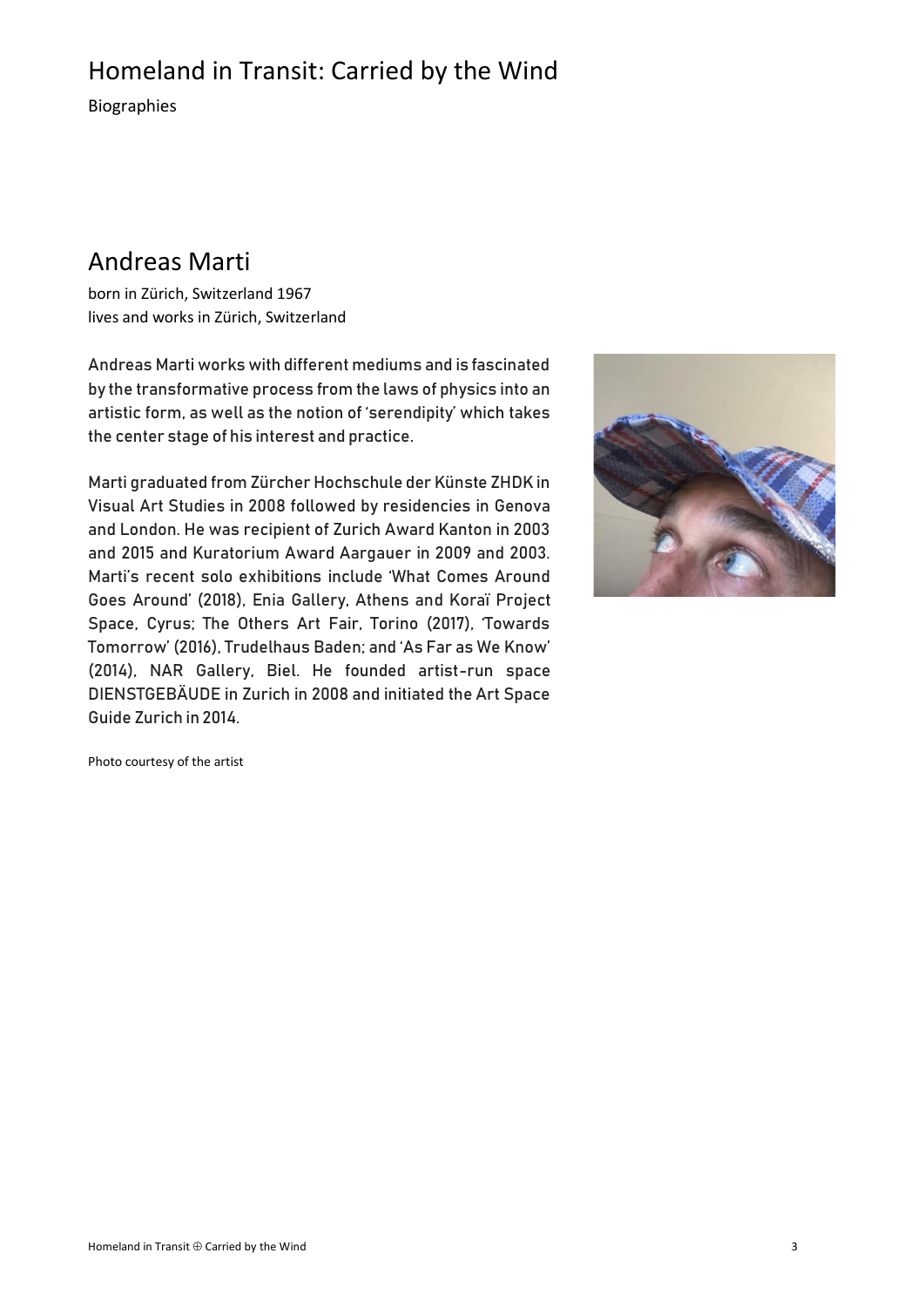Biographies

#### Kathrin Siegrist + Iva Wili

both born in Basel, Switzerland 1984 both live and work in Basel

After her first degree in art and mediation (MA Art Education), Siegrist completed her MA Fine Arts degree at the Basel School of Art and Design in 2014. Kathrin works in different collaborations, formats and contexts: Her practice is based on painting and she also works in the roles of curator, editor, archivist and mediator. From 2013 to 2017, she worked in the collective project "Louise Guerra", an artistic fiction, an exploration of Louise the author and artist, and an intervention in linear biography and historiography; Louise Guerra was initiated as an agent against individualism and belief in authorship in art. In 2018, Kathrin founded the Louise Guerra Archive together with Chantal Küng, which manages, cares for and activates Louise Guerra's legacy. As her recent project in 2021, Siegrist initiated a museum as a medium and formation of artistic practice. The museum includes many actors and places the communal above the singular.

Siegrist's work has been shown at Kunstmuseum Lichtenstein Vaduz (2021), TANK (2019), Kunstmuseum Bern (2018), Kunsthaus Baselland (2017), Swiss Art Awards (2016) and Kunsthalle Basel (2015).

Iva Wili's works around textile. Having pursued a degree in Tailoring/Dress-Making and Textile Design, she has participated in various projects as a costume designer and creator in Germany, France and Switzerland. After working in theater, dance and movies, her collaboration with artist Adam Linder between 2013 and 2015 led her to art performances. Since 2014 Wili has returned to Basel, Switzerland. Besides other projects on textiles, she collaborates with artist Kathrin Siegrist.

Wili's work has been shown at Kunstmuseum Basel, Rencontre Choreogarphique Paris, Sophiensäle Berlin, Hebbel am Ufer Berlin, LEs Subsistances Lyon.

photo of Kathrin Siegrist: Courtesy of the artist photo of Iva Wili: Courtesy of Juri Schönenberger



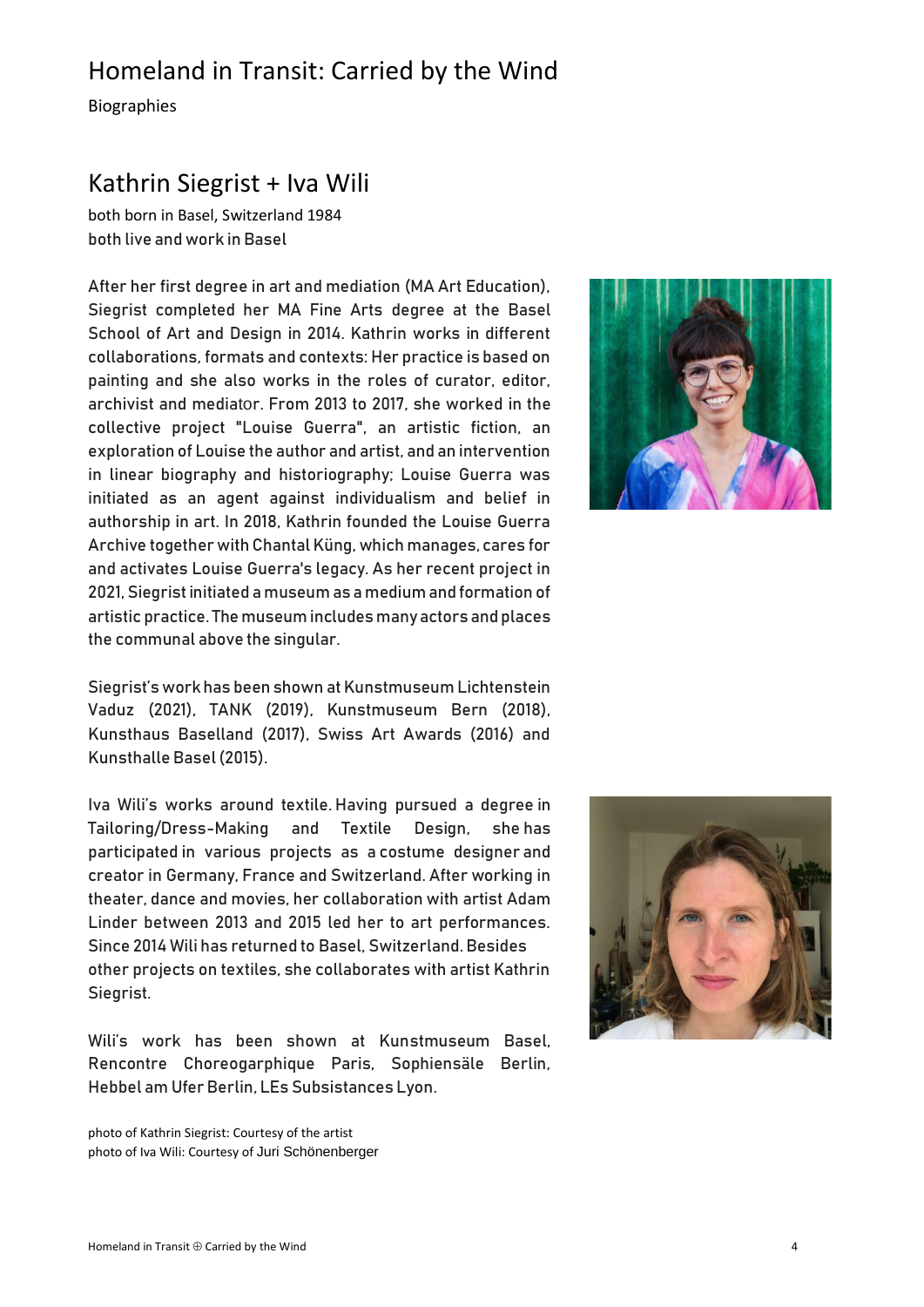Biographies

## Angela Su

born in Hong Kong 1958 lives and works in Hong Kong

Before becoming an artist, Angela studied biochemistry and received a degree in Biochemistry from University of Toronto, Canada in 1990. Her work often includes anatomical drawings, videos, performance and installation works. Angela's video works are often in Pseudo Documentary style, muddling the viewers' senses of the reality and simulacrum, the interrelation between our human consciousness and technology. She is a very profound weaver threading together fictions and historical facts from archival photographs, prints and film footages to construct a fantasy dimension.

In recent years, Su has participated in "Sala10" (Museo Universitario Arte Contemporáneo, Mexico, 2020); "Contagious Cities" (Commissioned work by Wellcome Trust, at Tai Kwun, Hong Kong, 2019); "Artists' Film International" (Whitechapel Gallery, London, 2019). She represents Hong Kong at the 59th Venice Biennale and is part of the Homeland in Transit exhibition series chapter 'Carried by the Wind' and the PF25 cultural projects and Atelier Mondial residency in Basel in 2022. Her work is held in the collections of M+ Museum (Hong Kong) and CAFA Art Museum.



Photo courtesy of the artist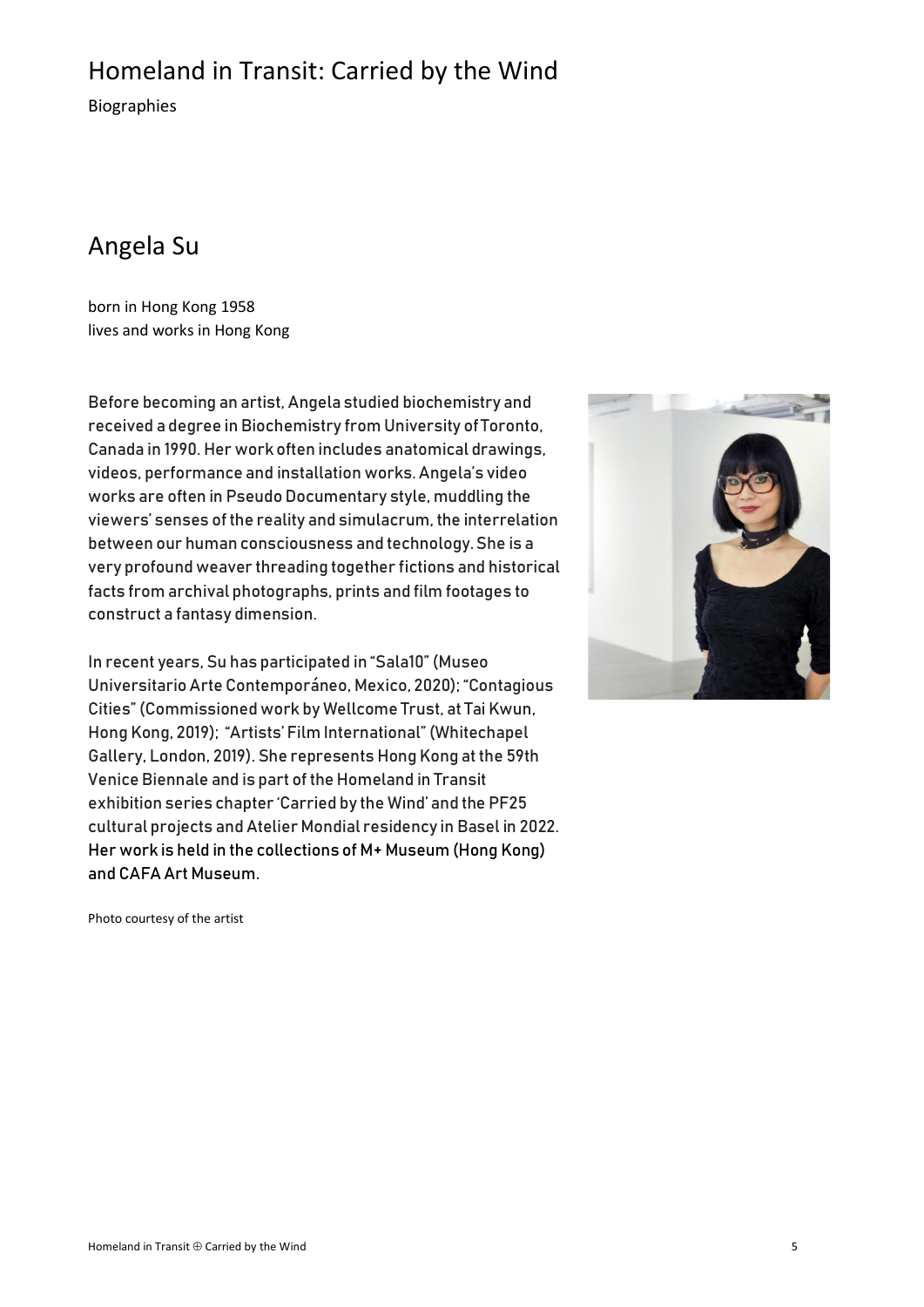Biographies

# Angelika Li

born in Hong Kong 1975 lives and works in Basel, Switzerland

Angelika is the founder and curator of the exhibition series 'Homeland in Transit' (Basel 2019-2022, Berlin 2020-2021, Murrhardt 2021 & Zollikon 2022) channelling narratives and imaginations of 'homeland' from Hong Kong perspectives: borders, boundaries, roots, diaspora, cultural identity, colonial ideologies and interweaving them with experiences and voices from other parts of the world. Angelika was engaged as an expert for Asia Society Switzerland's 'Generation Asia' programme in 2021. Her other curatorial projects include 'Dorothee Sauter: Geology, Cooking Hearts and other stories' (Basel, 2021), 'Hong Kong Video Talks', Museumsnacht, Atelier Mondial (Basel/Münchenstein, 2022) and the public programme for 'Brice Marden: Inner Space' (Kunstmuseum Basel, 2022).

Before moving to Switzerland in 2017, Angelika was the founding director of MILL6 Foundation in Hong Kong bringing it to ICOM museum status and achieving the Award for Arts Promotion by Hong Kong Arts Development Council in 2016. She was on the public art advisory panel of Mass Transit Railway Hong Kong between 2013 and 2017. Her previous projects in Hong Kong include The Mills Heritage Project 'Chim↑Pom - It's the Wall World' (2015), the public art commission by VHILS at The Mills (2015), 'Tracing some places. Leung Chi Wo' (2015); 'Social Fabric. New works by Kwan Cheung Chi and Mariana Hahn' in collaboration with David Elliott (2016), 'Old Master Q: What The @#\$% Is Going On? Original Works by Alphonso Wong' (2014); 'Beyond the Paper Screen -An Exhibition of Japanese Erotic Prints from The Uragami Collection' (2013), 'NEW INK: an exhibition of ink art by post 1970 artists from The Yiqingzhai Collection (2013)' and as the director of MILL6, she co-organised with Zhejiang Art Museum 'Textile Thinking – The International Symposium' at Hangzhou Triennial of Fiber Art 2016.